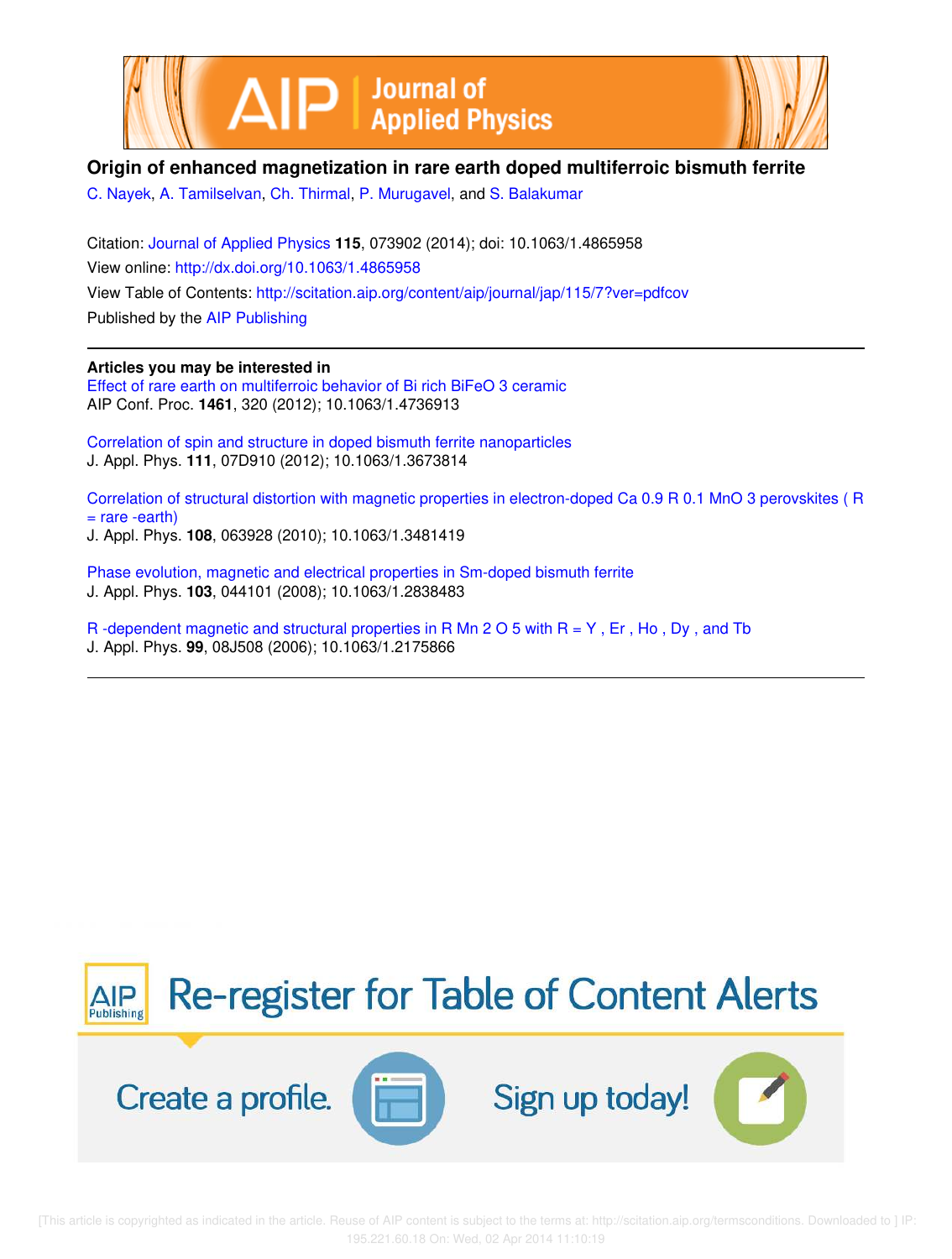

# Origin of enhanced magnetization in rare earth doped multiferroic bismuth ferrite

C. Nayek,<sup>1</sup> A. Tamilselvan,<sup>2</sup> Ch. Thirmal,<sup>1</sup> P. Murugavel,<sup>1,a)</sup> and S. Balakumar<sup>2</sup> <sup>1</sup>Department of Physics, Indian Institute of Technology Madras, Chennai 36, India <sup>2</sup>National Centre for Nanoscience and Nanotechnology, University of Madras, Chennai 25, India

(Received 5 December 2013; accepted 4 February 2014; published online 20 February 2014)

We report structural and magnetic properties of rare earth doped  $Bi_{0.95}R_{0.05}$  FeO<sub>3</sub> ( $R = Y$ , Ho, and Er) submicron particles. Rare earth doping enhances the magnetization and the magnetization shows an increasing trend with decreasing dopant ionic radii. In contrast to the x-ray diffraction pattern, we have seen a strong evidence for the presence of rare earth iron garnets  $R_3Fe_5O_{12}$  in magnetization measured as a function of temperature, in selected area electron diffraction, and in Raman measurements. Our results emphasised the role of secondary phases in the magnetic property of rare earth doped  $BiFeO<sub>3</sub>$  compounds along with the structural distortion favoring spin canting by increase in Dzyaloshinskii-Moriya exchange energy.  $\odot$  2014 AIP Publishing LLC. [http://dx.doi.org/10.1063/1.4865958]

## I. INTRODUCTION

Multiferroic materials are unique due to the coexistence of ferroelectric, ferroelastic, and ferromagnetic properties with a strong coupling between them.<sup>1,2</sup> They find widespread applications in the field of information storage, spintronics, and sensors.<sup>3,4</sup> Among the multiferroics, BiFeO<sub>3</sub> attracted renewed interest due to the existence of ferroic ordering well above room temperature. It shows ferroelectricity up to 1103 K and canted G-type antiferromagnetic ordering at 643 K. The crystal shows weak ferromagnetism due to its symmetry favoring canted antiferromagnetic coupling between (111) planes with resultant non-zero magnetic moment in the unit cell. However, the canted magnetic moment rotates in a spiral direction and forms a spiral spin structure with a period of 62 nm, which cancels out the net magnetization in the bulk.<sup>5,6</sup>

However, efforts are made to improve the magnetic properties of  $BiFeO<sub>3</sub>$  by substitution of ions from rare earth $7-11$  to alkaline earth to transition metals series.<sup>12–15</sup> Several workers have reported the improved magnetic properties in  $BiFeO<sub>3</sub>$  by rare earth substitution on Bi site and they attribute it to various mechanism. Destruction of the spiral spin arrangement by structural phase transition induced by rare earth ion substitution was thought to be the reason for the enhancement in magnetic properties in La and Nd doped  $BiFeO<sub>3</sub>$ <sup>7,8</sup> Similarly, the size dependent magnetic properties of BiFe $O_3$  are attributed to the suppression of spiral spin structure. $9$  Interestingly, the enhanced magnetization with decrease in particle size upon rare earth doping  $(Dy^{3+})$  is correlated to uncompensated spins at the surface, which leads to incomplete spin compensation between two sublattices.<sup>10</sup> The high remnant magnetization in Eu doped  $BiFeO<sub>3</sub>$  is attributed to ferromagnetic coupling between the  $Eu^{3+}$  and Fe<sup>3+</sup> ions.<sup>11</sup> On the other hand, it was suggested that the change in Fe-O-Fe bond angle with rare earth

substitution may be the reason for the enhanced magnetic moment in rare earth doped (La to Eu) BiFeO<sub>3</sub>.<sup>16</sup> Although it was reported that the use of gold as crucible made it possible to grow single crystal of  $BiFeO<sub>3</sub>$  without secondary phases, there are also reports suggesting the presence of impurity phase such as  $Fe<sub>2</sub>O<sub>3</sub>$ ,  $Fe<sub>3</sub>O<sub>4</sub>$ ,  $Bi<sub>2</sub>Fe<sub>4</sub>O<sub>9</sub>$ , and  $Bi<sub>25</sub>FeO<sub>40</sub>$ could contribute to magnetization<sup>17</sup> in doped BiFeO<sub>3</sub> [Interestingly, it was demonstrated that the single crystals of  $BiFeO<sub>3</sub>$  can be grown by flux method without secondary phases using gold crucible<sup>18</sup>]. Alternatively, we found a strong evidence for the presence of  $R_3Fe_5O_{12}$  garnets in rare earth doped BiFeO<sub>3</sub>, which could be the major reason for the reported enhancement in magnetization in doped  $BiFeO<sub>3</sub>$ . In this report, we have carried out the studies on the structural, magnetic, and electrical properties of  $\text{Bi}_{0.95}R_{0.05}\text{FeO}_3$  $(R = Y, Ho, and Er)$ , where Ho and Er are magnetic ions and Y is nonmagnetic ion. The results strongly suggest the presence of rare earth iron garnet along with the correlation between the change in character of the Fe-O-Fe bond angle and the magnetization could be the reason for the enhanced magnetization in our sample.

#### II. EXPERIMENTAL METHODS

The BiFeO<sub>3</sub>,  $Bi_{0.95}Y_{0.05}FeO_3$ ,  $Bi_{0.95}Ho_{0.05}FeO_3$ , and  $Bi_{0.95}Er_{0.05}FeO_3$  powders are synthesized by sol-gel method. The bismuth acetate, iron acetylacetonate, and rare earth nitrates are used as precursors for Bi, Fe, and rare earth ions, respectively. The relevant amount of precursors are mixed and stirred vigorously for 30 min at 70 $\mathrm{^{\circ}C}$  in a magnetic stirrer till the solution turns yellow in color after homogenous mixing. 2 M citric acid is added to the mixture as gelating agent and the mixture is again stirred for 6 h until the gel formation. The final gel is preheated at  $400^{\circ}$ C for  $30$  min followed by final heat treatment at  $800^{\circ}$ C for 2 h. The structural and magnetic properties of the synthesized powder are characterized by x-ray diffraction (XRD) using a PANalytical X'Pert Pro x-ray diffractometer and vibrating sample magnetometer (VSM), respectively. The morphology

a)Author to whom the correspondence should be addressed. Electronic mail: muruga@iitm.ac.in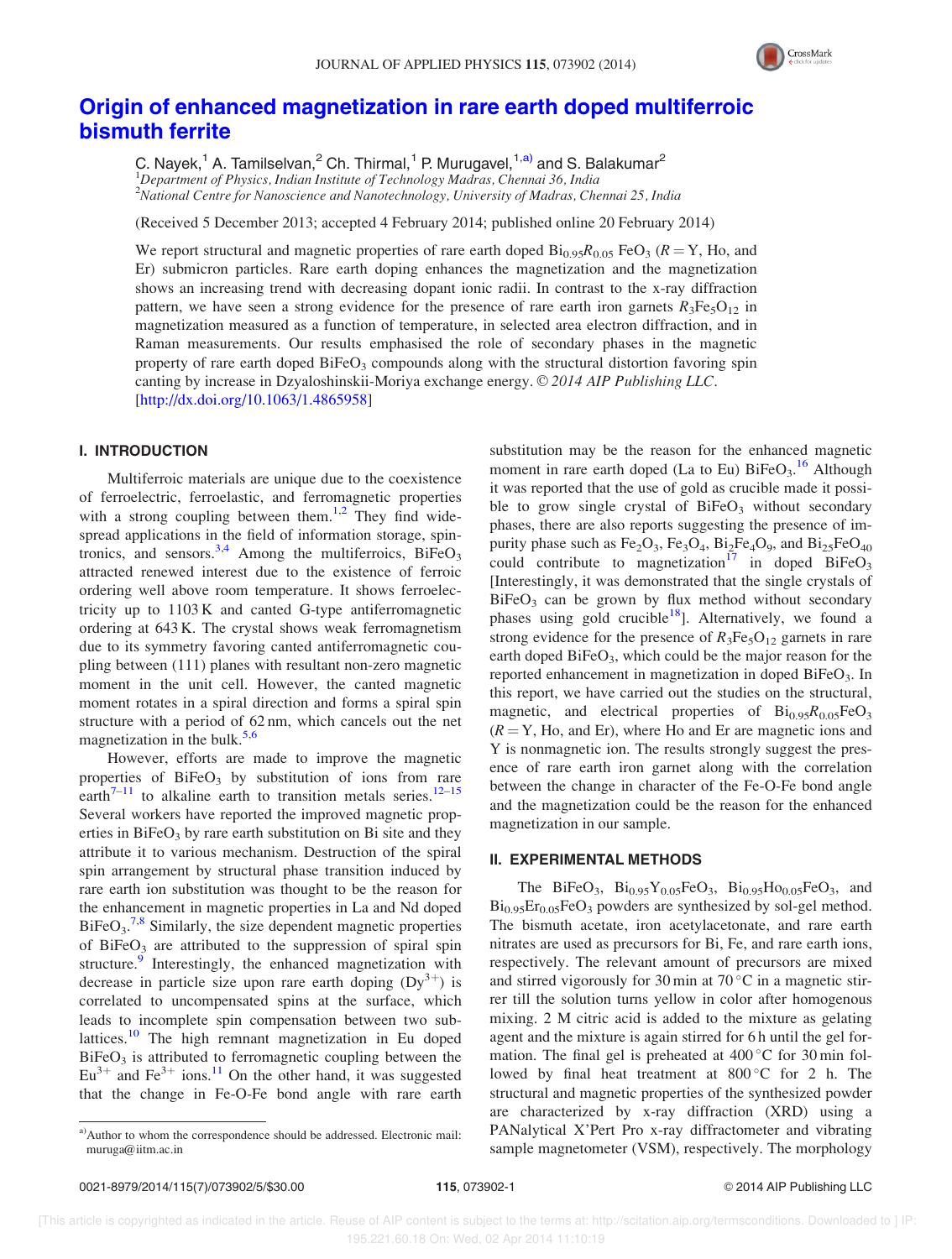and particle size of the samples are analyzed using Jeol made Transmission Electron Microscope (TEM).

### III. RESULTS AND DISCUSSION

The XRD patterns for pristine, the rare earth doped BiFeO<sub>3</sub> are shown in Fig. 1(a) for  $2\theta$  ranging from  $5^{\circ}$  to  $70^{\circ}$ . All the peaks are indexed to  $BiFeO<sub>3</sub>$  and we did not see any signature of secondary phases giving the impression that the samples are phase pure. Note that the high intensity (001) peak of  $Bi<sub>2</sub>Fe<sub>4</sub>O<sub>9</sub>$  secondary phases appear near the angle 10° is not seen in our pattern. To get the structural information, Reitveld refinement is done on the XRD patterns using GSAS software. As a representative example, the refined data for Y doped  $BiFeO<sub>3</sub>$  is presented in Fig. 1(b). The refinement shows that the pristine and doped  $BiFeO<sub>3</sub>$  are crystallized in rhombohedral structure with R3c space group. Among the structural parameters, notably the  $Fe<sub>1</sub>-O-Fe<sub>2</sub>$ bond angle along [100] direction of the unit cell shows a decreasing trend with decrease in dopant ionic radii. It is 136°, 134.8°, and 133.7° for Y, Ho, and Er doped samples, whose ionic radius is 0.93, 0.89, and 0.88 Å, respectively. The corresponding values for BiFeO<sub>3</sub> are 138 $^{\circ}$  and 1.17 Å.

For the morphology and particle size, we have taken the TEM images of the samples and the images are shown in Fig. 2. The particles have arbitrary shape with average particle size of around 300 nm, 250 nm, 120 nm, and 25 nm for the pristine, Y doped, Ho doped, and Er doped BiFe $O_3$ . Interestingly, the average size of the particles is decreasing with decrease in dopant ionic radii. The low diffusivity of the rare earth ions, a known grain growth inhibitor, suppresses the grain growth in perovskite.<sup>17</sup> Higher the ionic radii better will be the suppression and lower will be the grain size. However, our samples show opposite trend. Also, the increase in dopant concentration is reported to decrease the particle size by inhibiting the grain growth. $10$  But, here the dopant concentration is fixed at 5% for all the samples. Hence, the correlation between the particle size and dopant ionic radii based on the literature is inconclusive and the



FIG. 1. (a) XRD of pure and rare earth doped  $BiFeO<sub>3</sub>$  samples. (b) Reitveld refined data for  $Bi_{0.95}Y_{0.05}FeO_3$  sample.



FIG. 2. The TEM images of (a)  $BiFeO<sub>3</sub>$ , (b)  $Bi<sub>0.95</sub>Y<sub>0.05</sub>FeO<sub>3</sub>$ , (c)  $Bi_{0.95}Ho_{0.05}FeO_3$ , and (d)  $Bi_{0.95}Er_{0.05}FeO_3$  samples. (e) Selected area electron diffraction pattern of  $Bi_{0.95}Er_{0.05}FeO_3$  sample.

exact reason is not yet clear.<br>To investigate the magnetic properties, we have performed the magnetization versus magnetic field measurement at 300 K and the results are presented in Fig. 3. The parent  $BiFeO<sub>3</sub>$  shows canted antiferromagnetic signature without significant hysteresis loop opening (see the magnetization data of  $BiFeO<sub>3</sub>$  presented as inset in Fig. 3) and the magnetization value is 0.067 emu/g at 8 kOe. On the other hand, the rare earth doped samples exhibit higher magnetization as compared to the parent compound. We observed 0.435, 0.57, and 0.612 emu/g as magnetization at 8 kOe for Y, Ho, and Er doped BiFeO<sub>3</sub>, respectively, which is an increasing trend with decreasing dopant ionic radii. The magnetization observed in our samples is comparable in magnitude with the reported results on doped BiFeO<sub>3</sub>. In addition, a slender hysteresis loop opening is also observed with the coercive field of 237, 302, and 320 Oe for Y, Ho, and Er doping, respectively. The increase in coercive field is the result of decrease in particle size.

> Although the enhancement in magnetization is correlated to the particle size reduction via uncompensated spins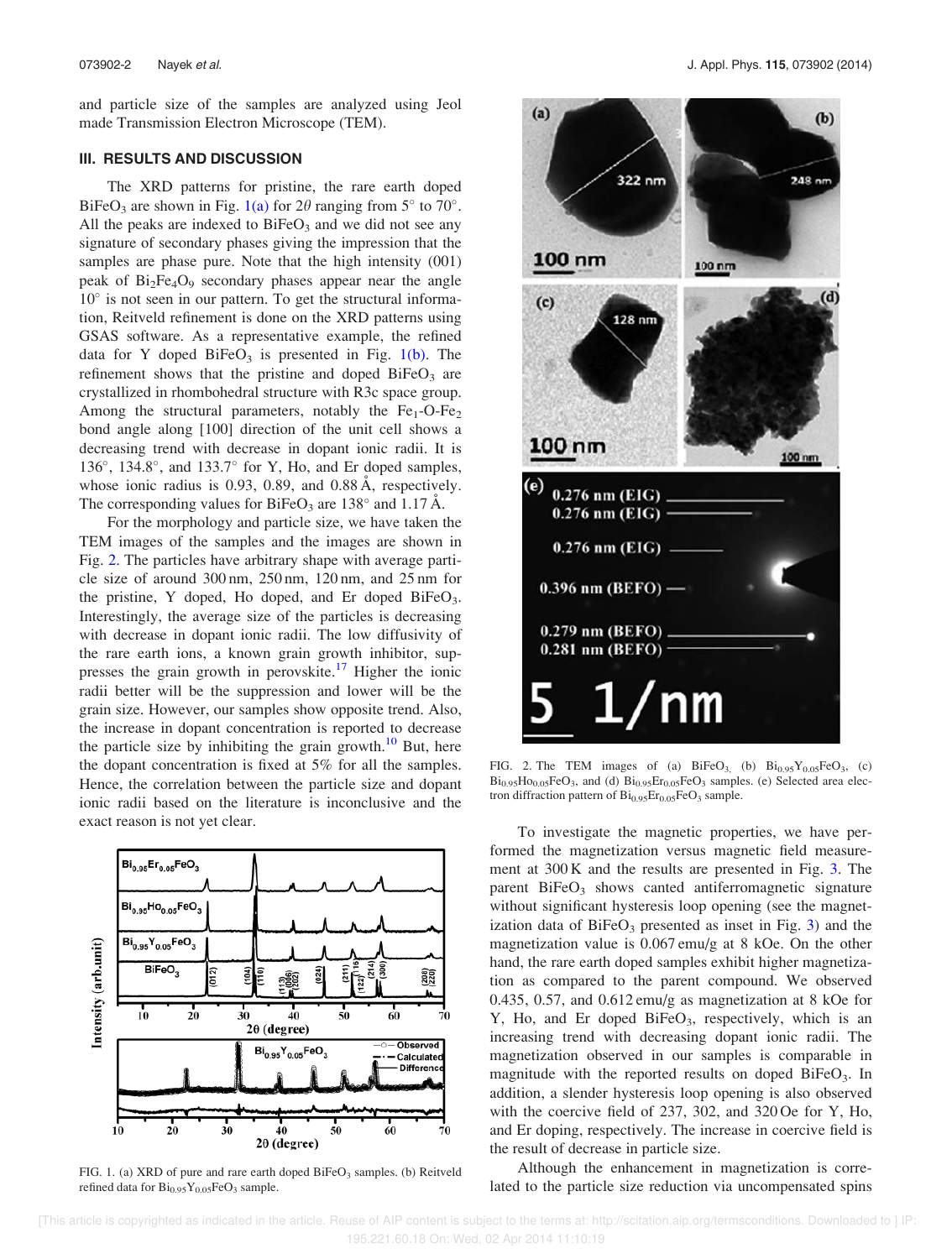

FIG. 3. Magnetization as a function of magnetic field for pure and rare earth doped  $BiFeO<sub>3</sub>$ .

at the surface, the same cannot be said for the magnetic enhancement observed in our samples. Note that the magnetization value for Y and Er doped BiFe $O_3$  samples is 0.435 and 0.612 emu/g, respectively, and the corresponding particle sizes are 250 and 25 nm. Though the Er doped sample shows high magnetization, the fact that the large magnetization observed for Y doped samples, whose particle size is comparable to the parent  $BiFeO<sub>3</sub>$ , precludes the role of particle size alone for the magnetization enhancement. On the other hand, the observed magnetization enhancement in non magnetic Y doped  $BiFeO<sub>3</sub>$  clearly rules out its origin to be magnetic coupling between the dopant rare earth and  $Fe<sup>3+</sup>$ ions. Alternatively, the change in structural parameters related to the magnetic ion and the surrounding oxygen ligand upon decrease in dopant ionic radii could be correlated to the observed magnetization.

Since the  $BiFeO<sub>3</sub>$  is a G-type antiferromagnet with its ordering along the [111] direction, the R3c symmetry permits a canting of the antiferromagnetic sublattices resulting a macroscopic weak ferromagnetism.<sup>19</sup> The canting of the Fe<sup>3+</sup> spins is directly related to antisymmetric Dzyaloshinskii-Moriya exchange energy of  $\text{Fe}^{3+}$  ion (V<sub>DM</sub>), which is proportional to  $\vec{D}_n \cdot [\hat{s}_0 \times \hat{s}_n]$ , where  $D_n$  is the Dzyaloshinskii vector given by  $\overrightarrow{D}_n = V_o(\overrightarrow{r}_{n-0} \times \overrightarrow{r}_{n-n})$ .  $\hat{s}_0$  and  $\hat{s}_n$  represent the unit vectors along  $\text{Fe}^{3+}$  magnetic moments.  $\text{V}_0$  is the microscopic constant,  $\vec{r}_{n-0}$  and  $\vec{r}_{n-n}$  are the position vectors of the nearest neighbor magnetic ions from the  $n^{\text{th}}$  oxygen ion (see Fig. 4). As reported,<sup>19</sup> for ideal perovskite structure, the  $(\vec{r}_{n-0} \times \vec{r}_{n-n})$ factor is zero and hence the exchange energy term  $V_{DM}$  is zero. However, as  $Fe<sub>1</sub>-O-Fe<sub>2</sub>$  bond angle ( $\theta$ ) start deviating away from ideal  $180^\circ$ , the  $V_{DM}$  will increase with an increase in spin canting angle and hence increase in magnetization is expected. In the rare earth doped BiFeO<sub>3</sub>, the angle  $\theta$  shows decreasing trend with decrease in dopant ionic radii. The Fe<sub>1</sub>-O-Fe<sub>2</sub> bond angle  $\theta$  is 136°, 134.8°, and 133.7° for Y, Ho, and Er doped BiFeO<sub>3</sub> compared to  $138^{\circ}$  for the pure BiFeO<sub>3</sub>. Hence, the magnetization enhancement with rare earth in  $BiFeO<sub>3</sub>$  has strong correlation with the structural distortion induced by dopant substitution, which leads to enhanced



FIG. 4. Schematic diagram showing the structure of BiFeO<sub>3</sub>. Gray circle and smaller dark circle represent oxygen and Fe ions.

Dzyaloshinskii-Moriya exchange energy and hence favoring the spin canting.

To rule out the possible secondary phases contributing to the magnetization from secondary phases, we measured the magnetization as a function of temperature in the high temperature region from 300 K to 700 K. These measurements are largely neglected in the reported literature related to rare earth doped  $BiFeO<sub>3</sub>$ . The results are shown in Fig.  $5(a)$ . The pure bismuth ferrite reveals the antiferromagnetic transition with Neel's temperature  $(T_N)$  around 643 K, which is matching with the reported bulk value. Interestingly, well below  $T_N$ , the magnetization starts increasing down the temperature line indicating the existence of a weak ferromagnetic transition emerging from all the doped samples. The transition is around  $590K$ ,  $570K$ , and  $550K$  for Y, Ho, and Er doped sample. For clarity, the derivative of the magnetization versus temperature plot is also shown in Fig. 5(b).

Even if we presume the presence of trace amount of secondary phases like  $Bi<sub>24</sub>Fe<sub>2</sub>O<sub>39</sub>$ ,  $Bi<sub>25</sub>FeO<sub>40</sub>$ ,  $\alpha$ -Fe<sub>2</sub>O<sub>3</sub>,  $\gamma$ -Fe<sub>2</sub>O<sub>3</sub>, and Fe<sub>3</sub>O<sub>4</sub> are present in the sample in a trace amount,



FIG. 5. (a) Magnetization as a function of temperature for pure and rare earth doped  $B$ iFeO<sub>3</sub> and (b) the derivative of the magnetization versus temperature graph.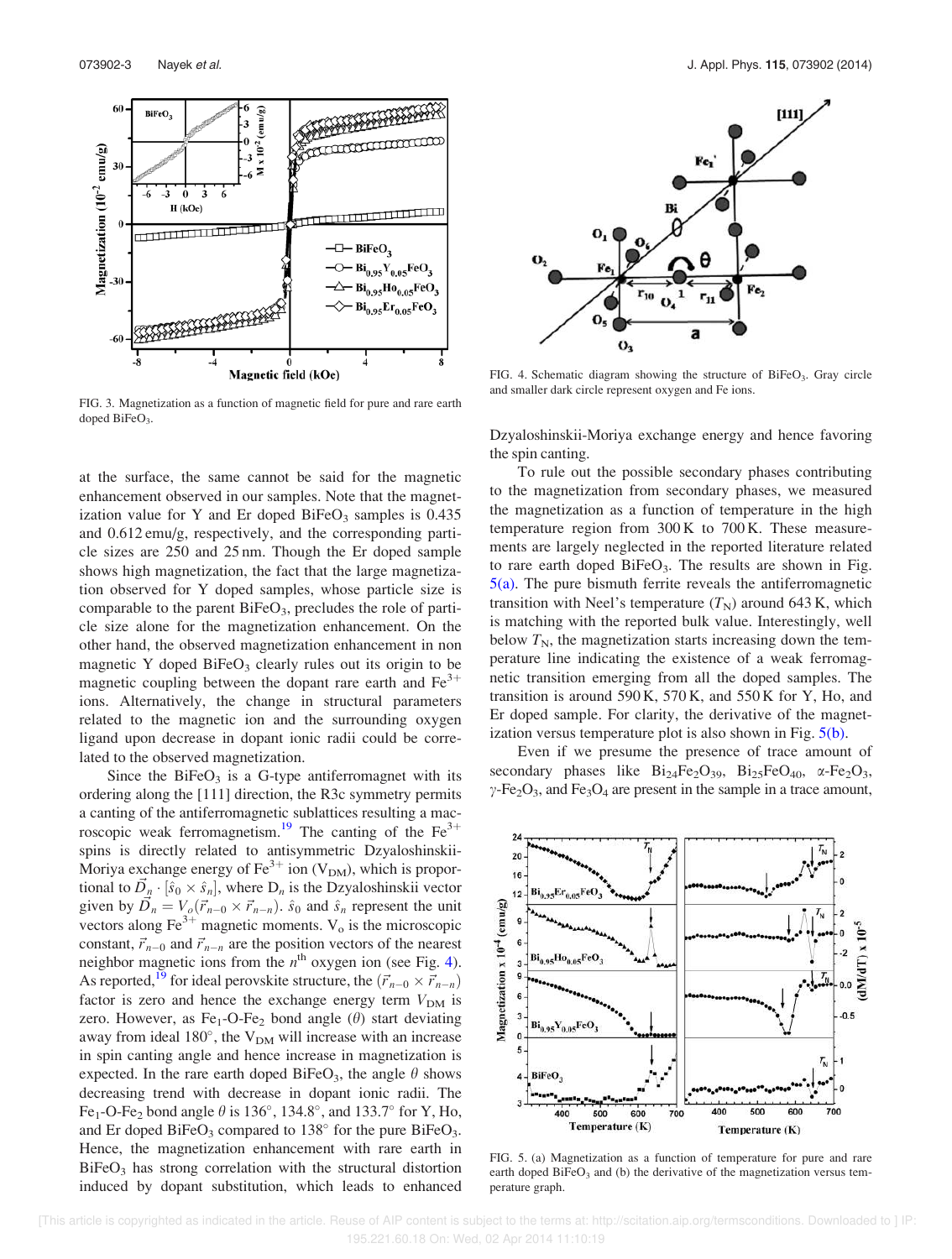which may not be detected by XRD patterns, the observed magnetic transition temperature and its variation with rare earth doping cannot be corroborated with their reported transition temperature for these secondary phases. Remember  $Bi<sub>24</sub>Fe<sub>2</sub>O<sub>39</sub>$  and  $Bi<sub>25</sub>FeO<sub>40</sub>$  are paramagnetic at room temperature $20,21$  and the magnetic transition temperature for  $\alpha$ -Fe<sub>2</sub>O<sub>3</sub>,  $\gamma$ -Fe<sub>2</sub>O<sub>3</sub>, and Fe<sub>3</sub>O<sub>4</sub> nanoparticles is 956 K, 850 K, and 820–986 K well above the observed transition, respectively.<sup>22</sup> However, to our surprise the observed transition is matching well with the ferrimagnetic transition temperatures of  $R_3Fe_5O_{12}$  phases. It is 590 K, 570 K, and 560 K for  $Y_3Fe_5O_{12}$ ,  $Ho_3Fe_5O_{12}$ , and  $Er_3Fe_5O_{12}$  garnet.<sup>23–25</sup>

To ascertain it further, we have taken the selected area electron diffraction (SAED) pattern on our sample and as a representative example; the SAED pattern for Er doped BFO is shown in Fig.  $2(e)$ . The figure clearly shows the  $(420)$ plane  $(d = 0.276 \text{ nm})$  corresponding to erbium garnet phase (EIG), which is the highest intensity peak of  $Er_3Fe_5O_{12}$ . The existence of (110), (104), (012) planes of BEFO phase corresponding to the  $d = 0.279$  nm, 0.281 nm, and 0.396 nm, respectively, are also pointed out in Fig.  $2(e)$ .

To confirm it further, we have taken the Raman studies on these samples and the spectrum recorded at room temperature is shown in Fig. 6. The figure shows  $4 \text{ A}_1$  modes  $(139 \text{ cm}^{-1}, 170 \text{ cm}^{-1}, 207 \text{ cm}^{-1}, \text{ and } 433 \text{ cm}^{-1})$  and 9E modes  $(124 \text{ cm}^{-1}, \quad 152 \text{ cm}^{-1}, \quad 273 \text{ cm}^{-1}, \quad 333 \text{ cm}^{-1},$  $363 \text{ cm}^{-1}$ ,  $379 \text{ cm}^{-1}$ ,  $471 \text{ cm}^{-1}$ ,  $523 \text{ cm}^{-1}$ , and  $607 \text{ cm}^{-1}$ ), which are in agreement with the reported 13 modes for the polycrystalline  $BiFeO<sub>3</sub>$  samples.<sup>26</sup> Evidence for the  $R_3Fe_5O_{12}$  secondary phases could be seen at 474 cm<sup>-1</sup>, which is the dominant mode for the garnet.<sup>23</sup> Since BiFeO<sub>3</sub> also shows  $E_5$  mode at 472 cm<sup>-1</sup>; for clarity, the derivative version of the Raman plots plotted near these modes are presented as an inset in Fig. 6. The inset shows that the Raman mode for  $R_3Fe_5O_{12}$  is seen at 474 cm<sup>-1</sup> for all samples except the parent compound revealing the proof of its existence. The shift in the higher frequency  $472 \text{ cm}^{-1}$  mode of



FIG. 6. Raman spectrum recorded for  $BiFeO<sub>3</sub>$  and  $Bi<sub>0.95</sub>R<sub>0.05</sub>FeO<sub>3</sub>$  (R = Y, Ho, and Er) samples at 300 K. The inset shows its derivative plotted around  $470 \text{ cm}^{-1}$ .

BFO after Y, H, and Er doping from  $468 \text{ cm}^{-1}$  to  $472 \text{ cm}^{-1}$ can be correlated to the vibration involving rotation of the oxygen octahedral and the resultant structural distortion. The difference in Raman shift observed in the range from 466 to  $478 \text{ cm}^{-1}$  is intrinsic effect of the compounds rather than the experimental uncertainty. Hence, the presence of  $R_3Fe_5O_{12}$ garnet in the rare earth doped compounds is well established by electron diffraction, magnetization vs. temperature, and Raman measurements.

### IV. CONCLUSIONS

 $Bi_{0.95}R_{0.05}FeO<sub>3</sub>$  submicron particles doped with rare earth ions  $(R = Y, Ho, and Er)$  have been prepared by a sol-gel method. Magnetization measured at 300 K revealed enhanced magnetization and shows increasing trend with decrease in ionic radii of the dopant ion. Though the enhanced magnetization can be correlated to the increase in spin canting induced by structural distortion by rare earth substitutions, evidence for the presence of rare earth garnets  $R_3Fe_5O_{12}$  is seen from the electron diffraction pattern and magnetization versus temperature graph, where its ferromagnetic transition is clearly revealed. In addition, Raman spectrum also shows a mode corresponding to the  $R_3Fe_5O_{12}$ phase confirming its presence in the sample. Hence, we conclude that the major contribution to the enhancement in magnetization could come from the  $R_3Fe_5O_{12}$  secondary phase, which is crossly overlooked in the literature due to inadequate magnetic measurements at appropriate temperature range.

- <sup>1</sup>G. A. Smolenskii and I. E. Chupis, Sov. Phys. Usp.  $25$ , 475 (1982).
- 2 T. Kimura, T. Goto, H. Shintani, K. Ishizaka, T. Arima, and Y. Tokura, Nature (London) 426, 55–58 (2003).
- <sup>3</sup>M. Fiebig, T. Lottermoser, D. Frohlich, A. V. Goltsev, and R. V. Pisarev, Nature (London) 419, 818–820 (2002).
- 4 J. Wang, J. B. Neaton, H. Zheng, V. Nagarajan, S. B. Ogale, B. Liu, D. Viehland, V. Vaithyanathan, D. G. Schlom, U. V. Waghmare, N. A. Spaldin, K. M. Rabe, M. Wuttig, and R. Ramesh, Science 299, 1719–1722 (2003).
- 5 S. T. Zhang, Y. Zhang, M. H. Lu, C. L. Du, Y. F. Chen, Z. G. Liu, Y. Y. Zhu, N. B. Ming, and X. Q. Pan, Appl. Phys. Lett. 88, 162901-1–162901-3 (2006).
- <sup>6</sup>C. Ederer and N. A. Spaldin, Phys. Rev. B 71, 224103-1–224103-9 (2005).
- 7 P. Suresh and S. Srinath, J. Appl. Phys. 113, 17D920-1–17D920-3 (2013).
- <sup>8</sup>G. L. Yuan, S. W. Or, J. M. Liu, and Z. G. Liu, Appl. Phys. Lett. 89, 052905-1–052905-3 (2006).
- <sup>9</sup>T. J. Park, G. C. Papaefthymiou, A. J. Viescas, A. R. Moodenbaugh, and S. S. Wong, Nano Lett. 7, 766–772 (2007).
- <sup>10</sup>F. Z. Qian, J. S. Jiang, S. Z. Guo, D. M. Jiang, and W. G. Zhang, J. Appl. Phys. 106, 084312-1–084312-6 (2009).
- <sup>11</sup>J. Liu, L. Fang, F. Zheng, S. Ju, and M. Shen, Appl. Phys. Lett. 95, 022511–022513 (2009).
- $12V$ . A. Khomchenko, D. A. Kiselev, J. M. Vieira, L. Jian, A. L. Kholkin, A. M. L. Lopes, Y. G. Pogorelov, J. P. Araujo, and M. Maglione, J. Appl. Phys. 103, 024105-6 (2008).
- <sup>13</sup>Y. Wang, J. Li, J. Chen, and Y. Deng, J. Appl. Phys. 113, 103904- 1–103904-5 (2013).
- <sup>14</sup>Y. N. Feng, H. C. Wang, Y. D. Luo, Y. Shen, and Y. H. Lin, J. Appl. Phys. 113, 146101-1–146101-3 (2013).
- <sup>15</sup>C. H. Yang, J. Seidel, S. Y. Kim, P. B. Rossen, P. Yu, M. Gajek, Y. H. Chu, L. W. Martin, M. B. Holcomb, Q. He, P. Maksymovych, N. Balke, S. V. Kalinin, A. P. Baddorf, S. R. Basu, M. L. Scullin, and R. Ramesh, Nature Mater. 8, 485–493 (2009).
- <sup>16</sup>S. Vijayanand, H. S. Potdar, and P. A. Joy, Appl. Phys. Lett. 94, 182507-1–182507-3 (2009).